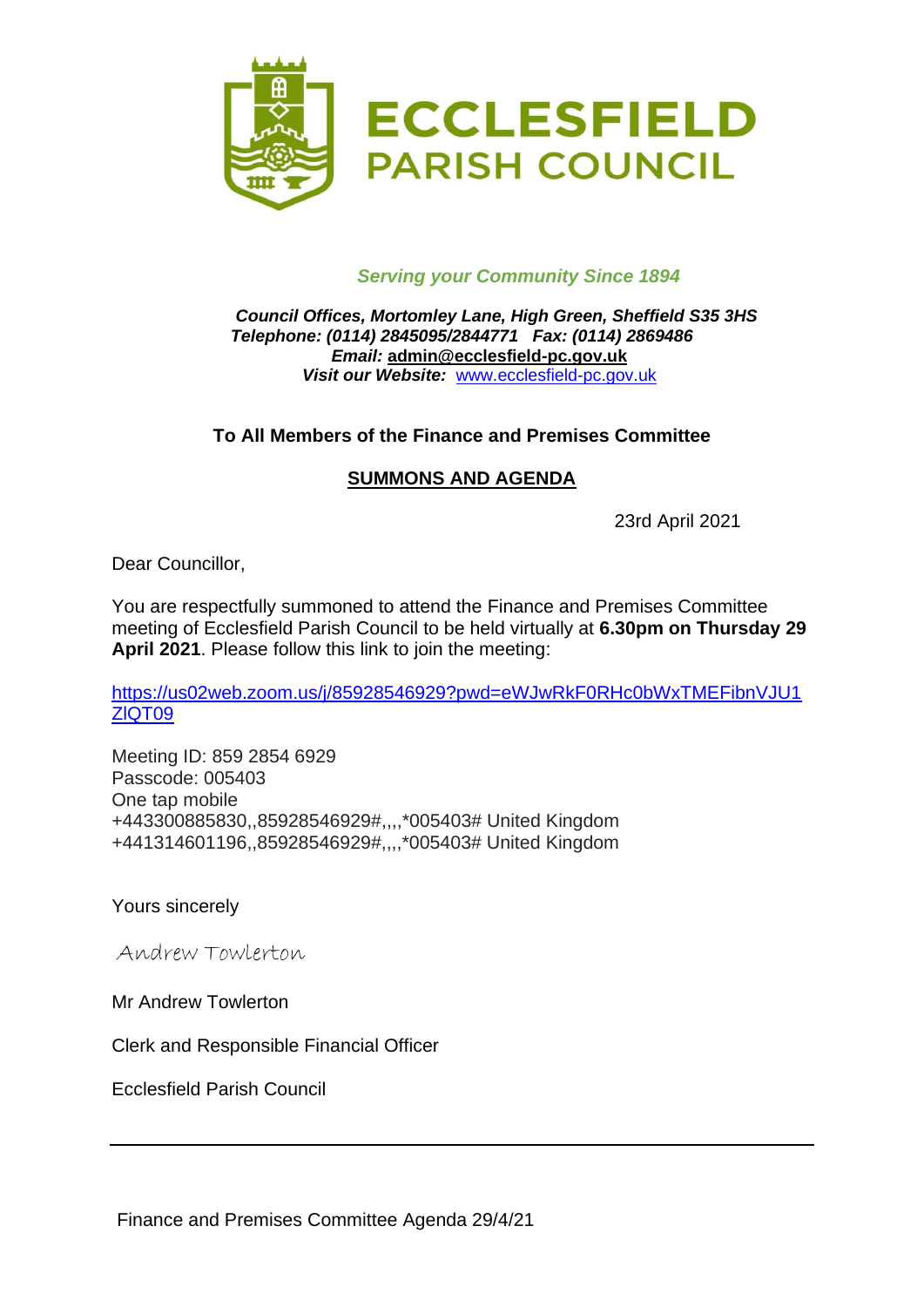### **Committee Membership\***

**Councillor Kate Guest (Chairman), Councillor David Ogle (Vice Chairman), Councillor Terence Bawden, Councillor Victoria Bowden, Councillor John Brownrigg (ex officio), Councillor John Housley (ex officio) and Councillor Gary Lakin.**

\*Substitute members may be appointed in accordance with Standing Order 4v.

## **Chairman's Announcement**

Prior to the commencement of the meeting, the Chairman will outline the procedure for this remote meeting to ensure that the meeting is effective and lawful including:

- Councillors must observe the Council's Code of Conduct during the meeting.
- Voting procedure.
- Public session and exclusion of the press and public procedures.
- Anyone wishing to record is asked to let the Chairman of the meeting know prior to the start of the meeting. The meeting is being recorded by the Council for the purposes of aiding minute taking.
- All Councillors present are required to state their name prior to the commencement of the meeting.
- Reminded that they are in the 'purdah' period prior to the 6 May 2021 local government election.

## **AGENDA**

### **2020/133 (F&P). Apologies and Reasons for Absence**

To note any absences.

To approve any reasons for absence.

### **2020/134 (F&P). Declarations of Interest**

To consider any requests for dispensation.

To note any declaration or interests not already declared under the members Code of Conduct or members register of Disclosable Pecuniary Interests.

### **2020/135 (F&P). Exclusion of Press and Public**

To consider the exclusion of the Press and Public in accordance with Public Bodies Admission to Meetings Act 1960 Section 1 (2) due to the confidential nature of the business to be transacted.

### **2020/136 (F&P). Public Participation Session**

To receive questions from members of the public under the direction of the Chairman and in accordance with the Council's Standing Orders. (standing order

Finance and Premises Committee Agenda 29/4/21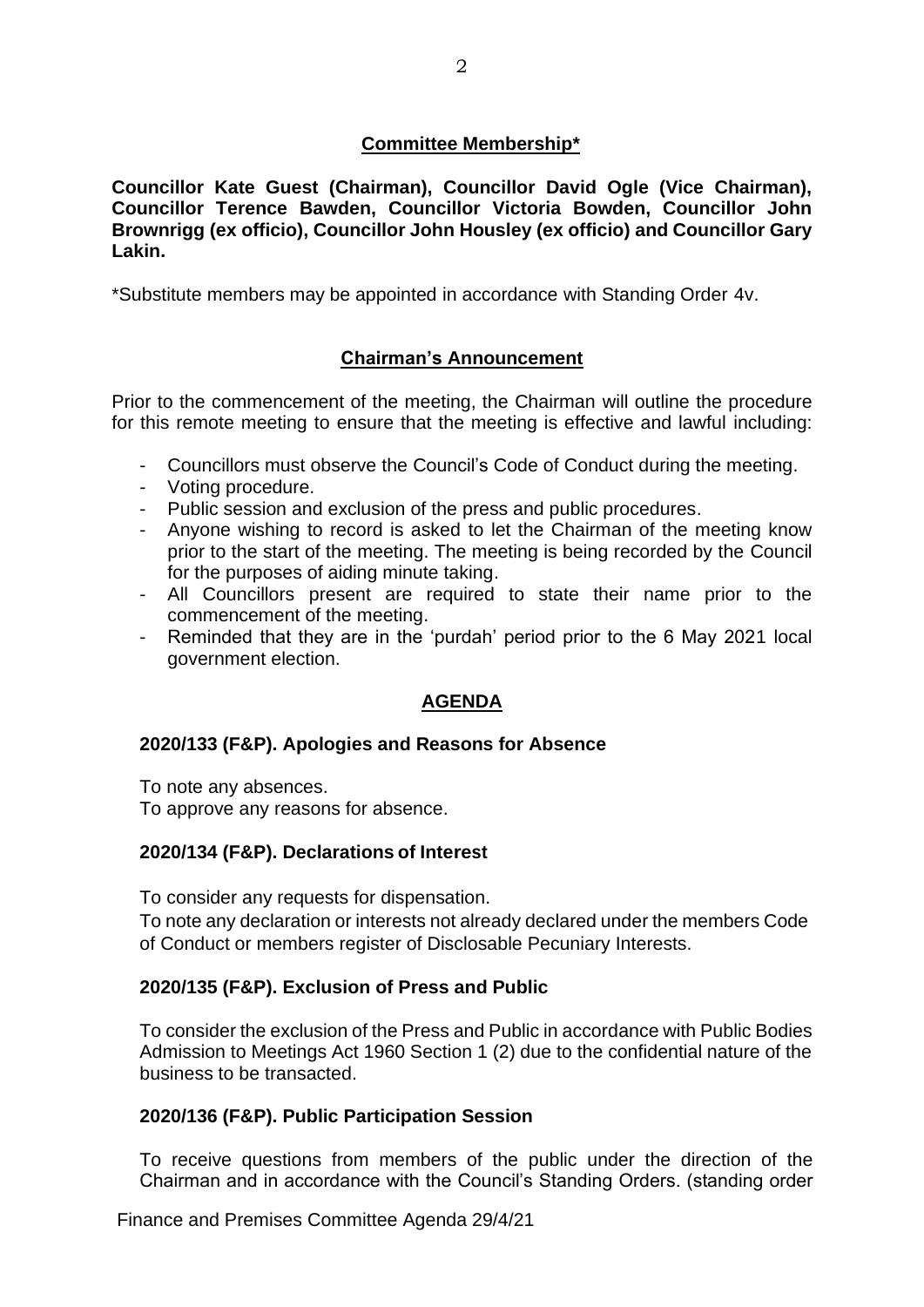3 states that the public participation session will be for no more than 15 minutes and a member of the public shall not speak for more than 3 minutes).

Members of the public should please note that the Council reserves the right to respond in writing if any matter requires further research or consideration and that reports should be submitted in writing before the meeting so they can be dealt with under correspondence.

## **2020/137 (F&P). Grant Applications**

To consider, and make recommendations to Full Council, in respect of the grant applications received in respect of:

- 1. Thorncliffe Community Sports Tennis and Bowling Club (attached as item 137a).
- 2. Thorncliffe Community Sports (attached as item 137b).

NB – Members are reminded that Council agreed at its 14 January 2021 Full Council to allocate £10,000 from the 2021/22 budget in support of each of these projects. Both applications provide details of the projects and which the Council is being asked to release funds in support of.

## **2020/138 (F&P). Finance Committee Minutes**

To consider the approved minutes and actions of the Finance Committee meeting held on 23 March 2021 (attached as item 138a).

NB – All Councillors are requested to inform the Clerk of any amendments that they wish to be noted to the minutes prior to the meeting commencing.

## **2020/139 (F&P). Update on the Accounts of Council**

To receive a commentary from the Clerk and Responsible Financial Officer regarding the financial affairs of the Council, including:

1. To confirm the revised cashbook, account/bank reconciliation, and management accounts for January and February 2021 (attached as items 139a, 139b 139c, 139d, and 139e).

# **2020/140 (F&P). Payments for Approval**

To consider the list of payments dated 29/03/2021 to 22/04/2021 and recommend to Council any payments requiring approval (attached as item 140a).

## **2020/141 (F&P). Interim Audit of Accounts for the Year End 31 March 2021**

To receive and consider recommending to Council for approval an action plan following the independent Internal Audit of Accounts for the financial year ending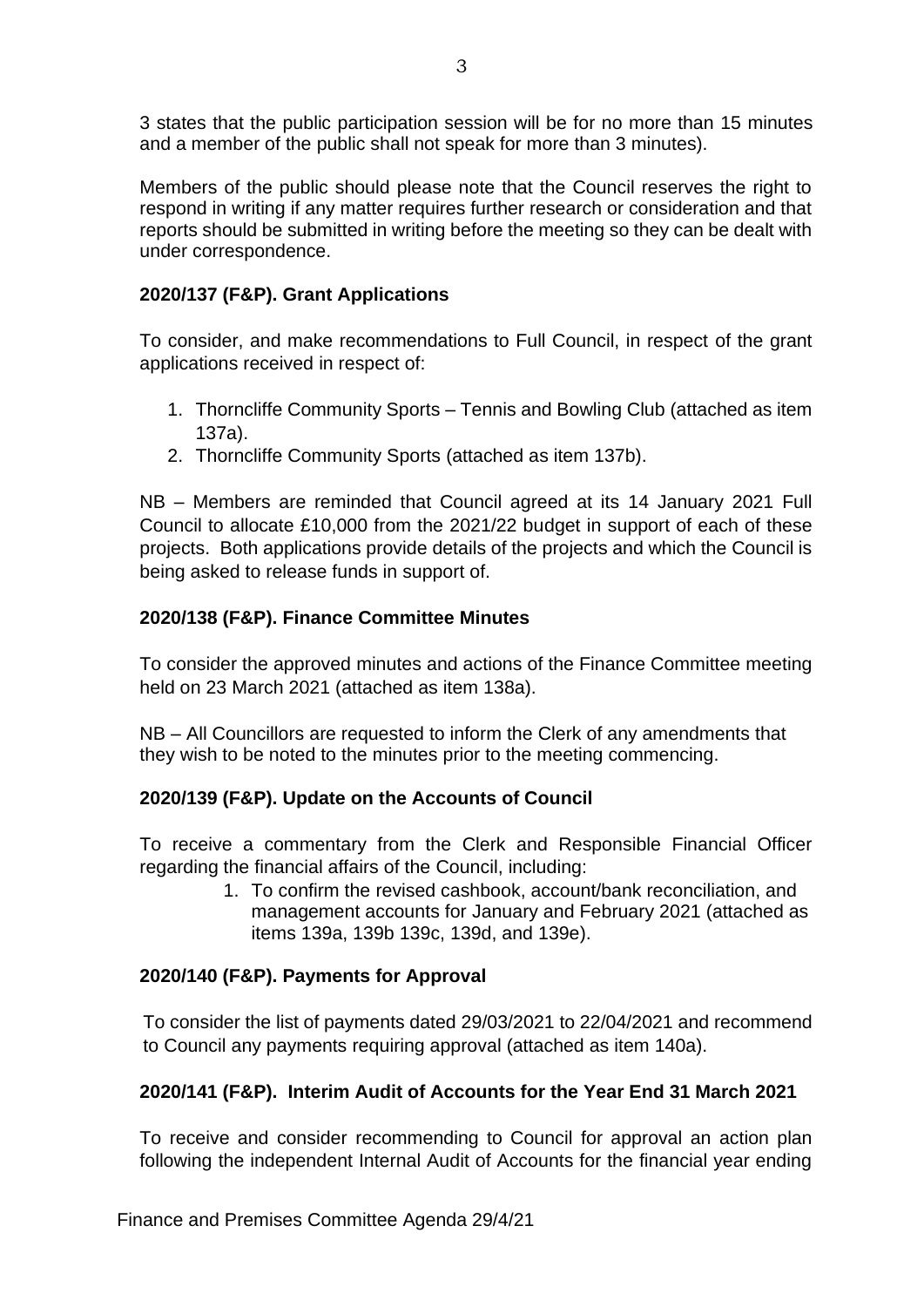31 March 2021 (the action plan is attached as item 141a, members are reminded that they previously received a copy of the main report).

## **2020/142 (F&P). Improvements to the Council Offices**

To receive a verbal report and action plan (attached at 142a) on suggested improvements to the Council Offices, especially in light of the recent Health and Safety, Fire Risk and Disabled Access assessments of the Council Offices.

## **2020/143 (F&P). Update on audit of parish benches**

To receive a verbal progress report.

## **2020/144 (F&P). Update on Time Capsule project**

To receive a verbal progress report.

## **2020/145 (F&P). Challenge to the Council accounts**

To receive a progress report on the activities and progress of the Sub-Committee of the Finance and Premises Committee leading this.

## **2020/146 (F&P). Annual Governance and Accountability Return (AGAR) for the financial year 2020/2021**

To receive a verbal report on key steps and milestones for the AGAR for the financial year 2020/2021.

## **2020/147 (F&P) Other Correspondence**

To receive commentary on the following correspondence regarding grant monitoring:

- 1. Grenoside Community Association Grant Monitoring Form (attached as item 147a)
- 2. Burncross Action Team (attached as item 147b)
- 3. Chapeltown Silver Prize Band (attached as item 147c)

## **2020/148 (F&P). Community Room Refurbishment update.**

To receive a verbal report from the Clerk on progress with the tender progress and agree next steps.

### **2020/149 (F&P). Grounds Maintenance**